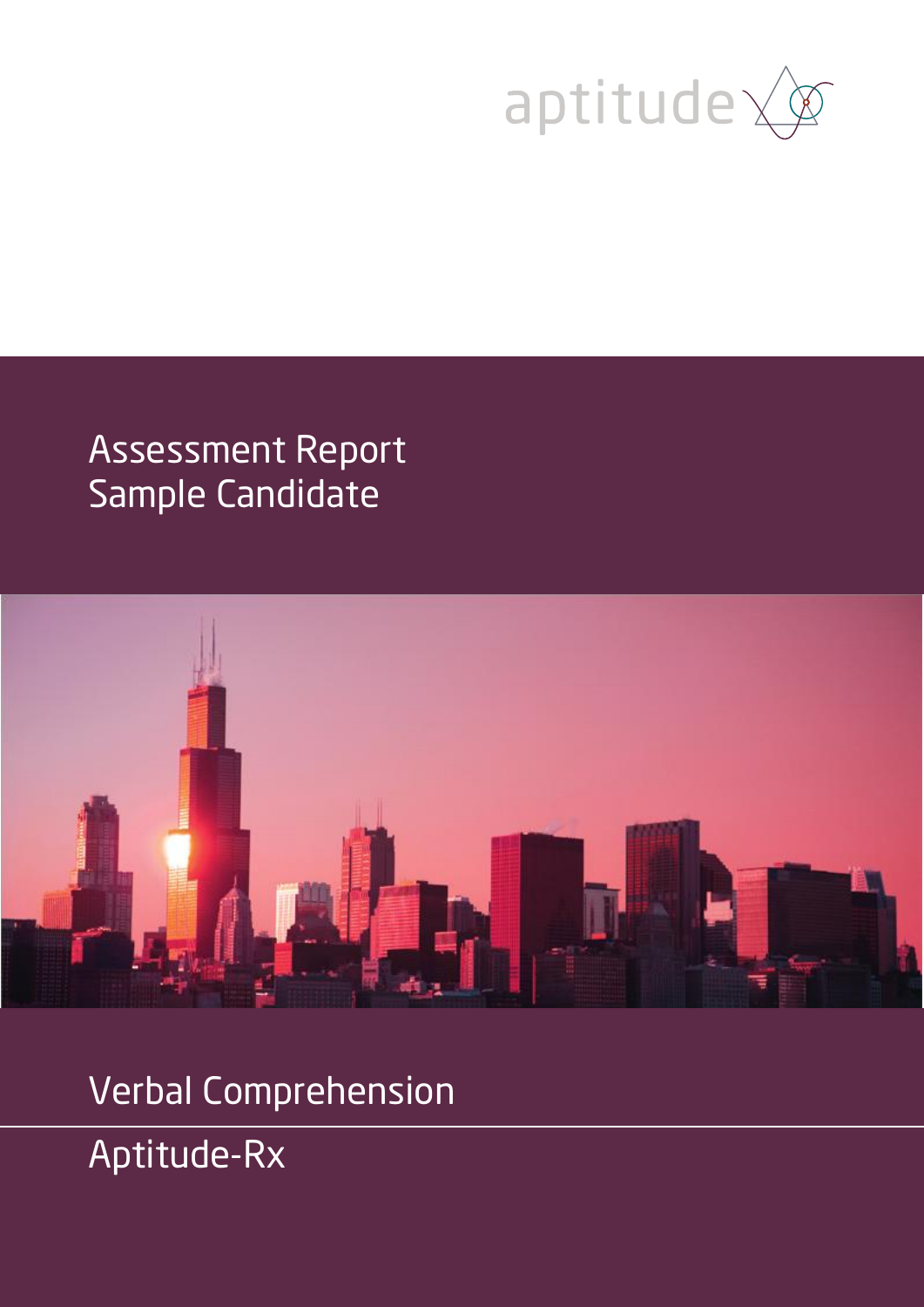

### **Contents**

### About this Report

This report is based upon Verbal Comprehension Aptitude, an online test of the ability to reason with information presented in a verbal format.

The results are compared against an international mixed occupational group of 2,443 individuals. The results in this report are presented on a 1 to 10 Sten scale, where 1 indicates low performance and 10 indicates high performance on the test. The margin of error that should be allowed before concluding that there is a difference between scores is indicated by the diamond shape.

When reading this report, please remember that it is based on the information gained from the test completion only. It describes performance on this particular test, rather than performance at work or study. Research suggests that ability tests can be powerful predictors of successful performance in study and work activities.

The information contained in this report is confidential and every effort should be made to ensure that it is stored in a secure place.

The information contained within this report is likely to provide a valid measure of aptitude for 12 to 24 months.

The report is based on the results of the online test that the respondent was invited to complete under unsupervised conditions. The identity of the actual respondent has not been verified by a test administrator. Further testing under supervised conditions is recommended for high-stake decision making.

This report was produced using Saville Assessment software systems and has been generated electronically. Saville Assessment do not guarantee that it has not been changed or edited. We can accept no liability for the consequences of the use of this report.

The application of this test is limited to Saville Assessment employees, agents of Saville Assessment and clients authorised by Saville Assessment.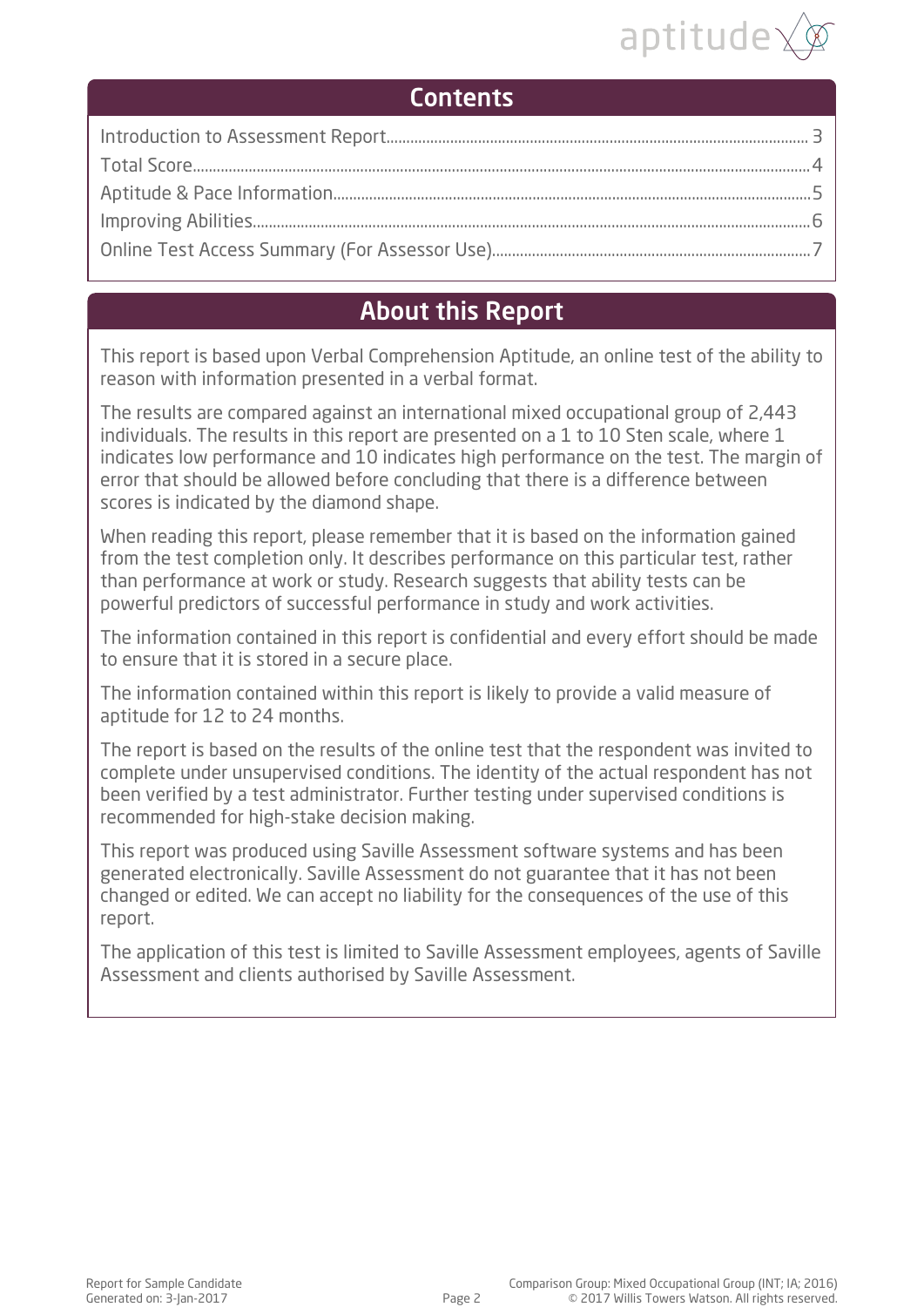

### Introduction to Assessment Report

<span id="page-2-0"></span>This report provides feedback on the responses of Sample Candidate to the Verbal Comprehension Aptitude test.

#### Total Score

This test measures verbal comprehension, which is important in the world of work for a variety of roles. This section of the report provides a total test score relative to the comparison group: Mixed Occupational Group (INT; IA; 2016)

The Total Score indicates how well Sample Candidate has performed overall on the test.

#### Aptitude & Pace Comparison

Aptitude and pace scores are shown for each of the areas in the test. These scores are compared in a graph using a 1 to 10 sten scale, with the sten values given in brackets. The pace score is based on the candidate's response time for the questions they completed compared to the average response time for the same questions. Pace is shown from slow at the bottom of the graph to fast at the top. Aptitude runs from low on the left of the graph to high on the right.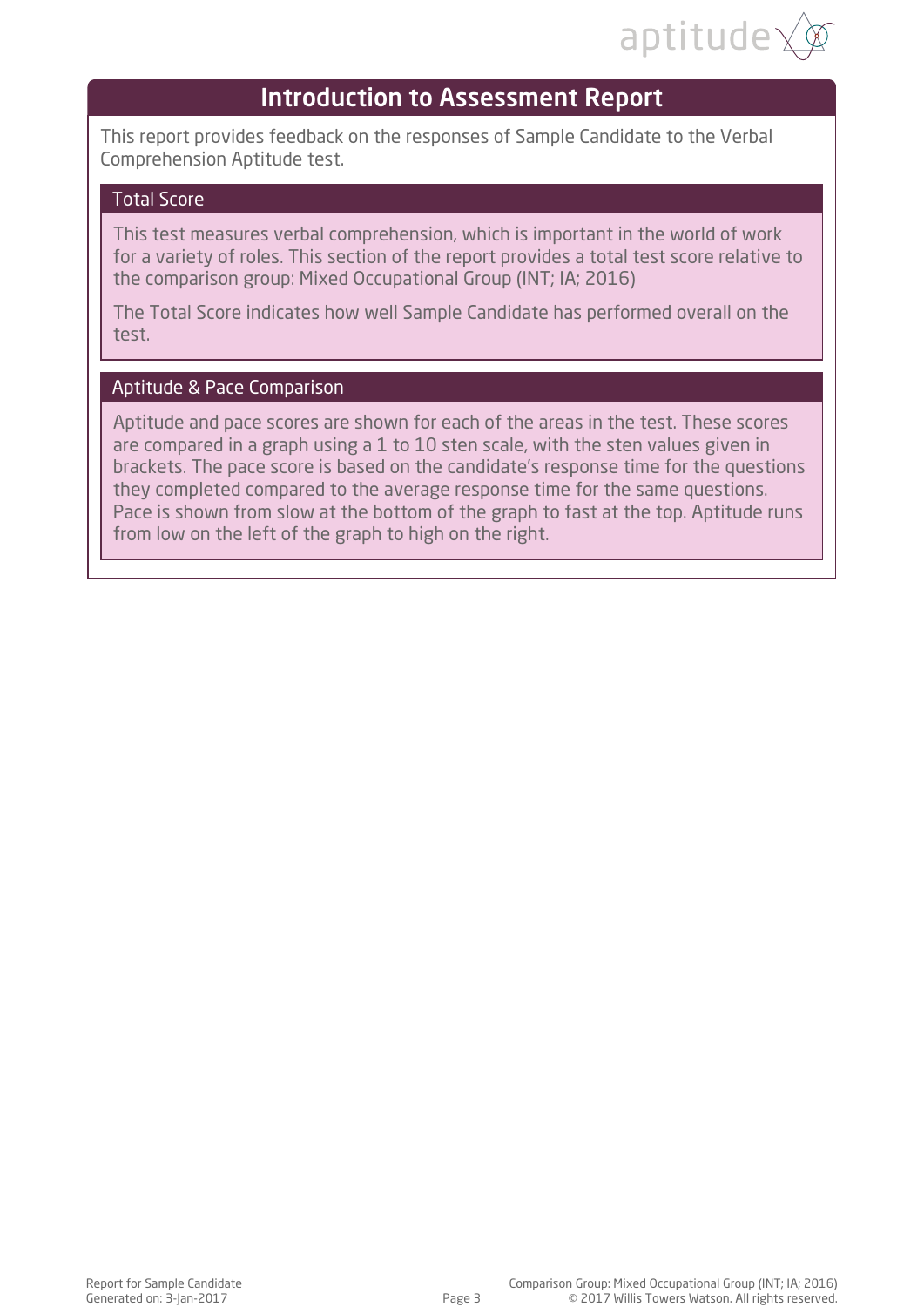

<span id="page-3-0"></span>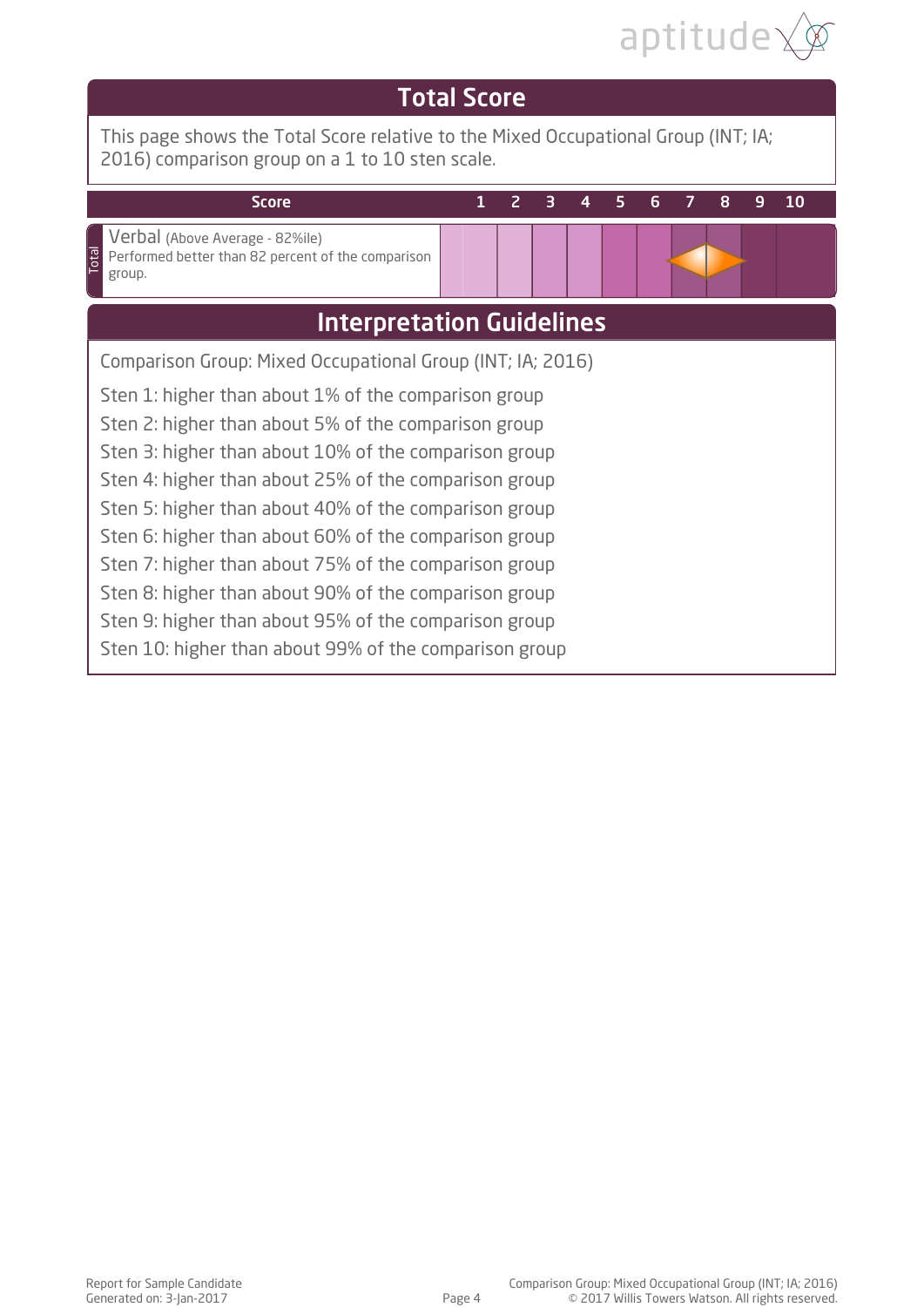

# Aptitude & Pace Information

<span id="page-4-0"></span>This page displays aptitude and pace information for the test relative to the Mixed Occupational Group (INT; IA; 2016) comparison group.

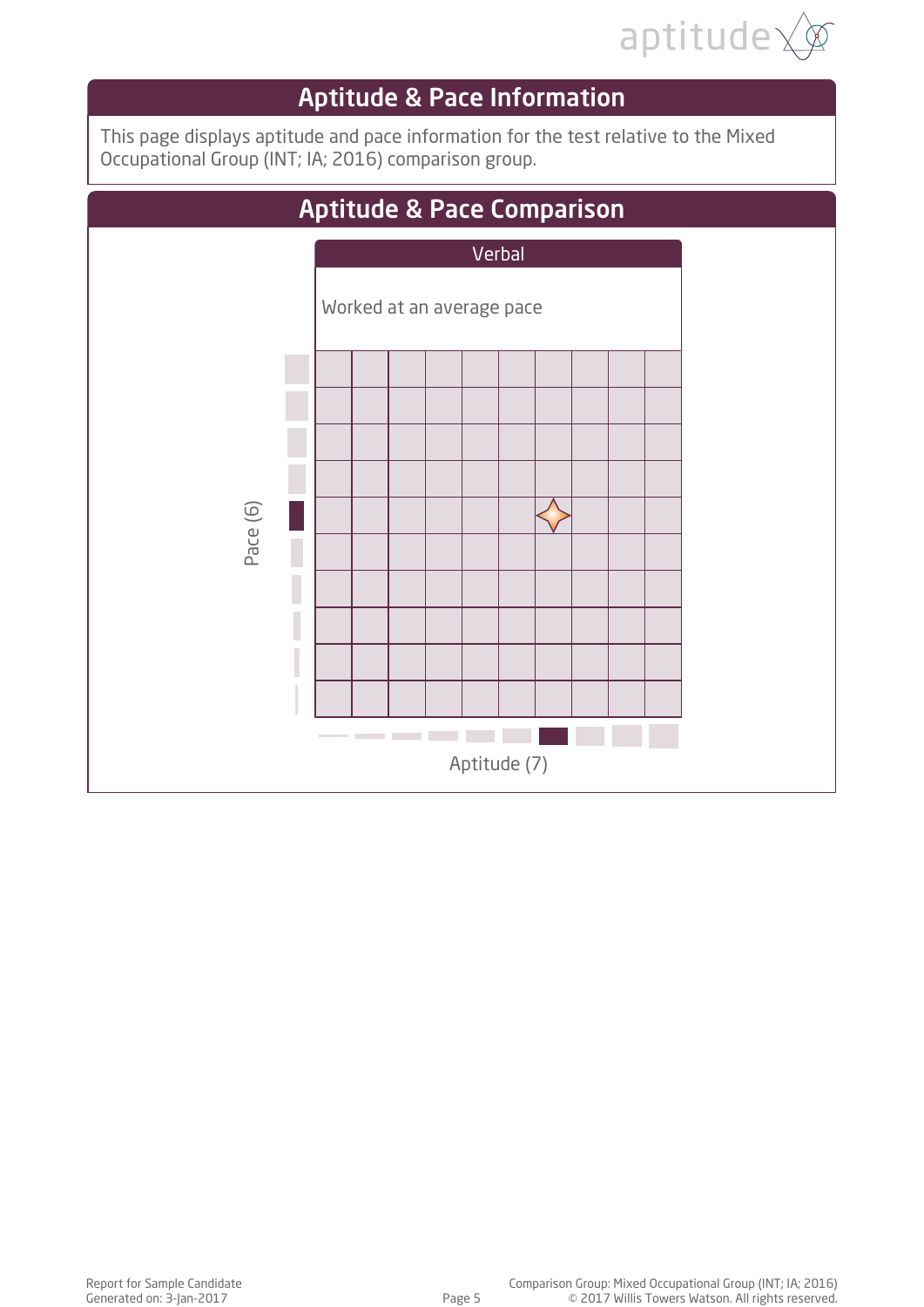

# Improving Abilities

<span id="page-5-0"></span>Some tips for improving abilities are provided below:

#### Verbal

- When you read newspapers and articles, try to establish the main points.
- Look up the meaning of unfamiliar words.
- Read passages of text and pick out the key details.
- Compare written arguments, looking for similarities and differences between them.
- Look at something you have written and rewrite it more concisely.